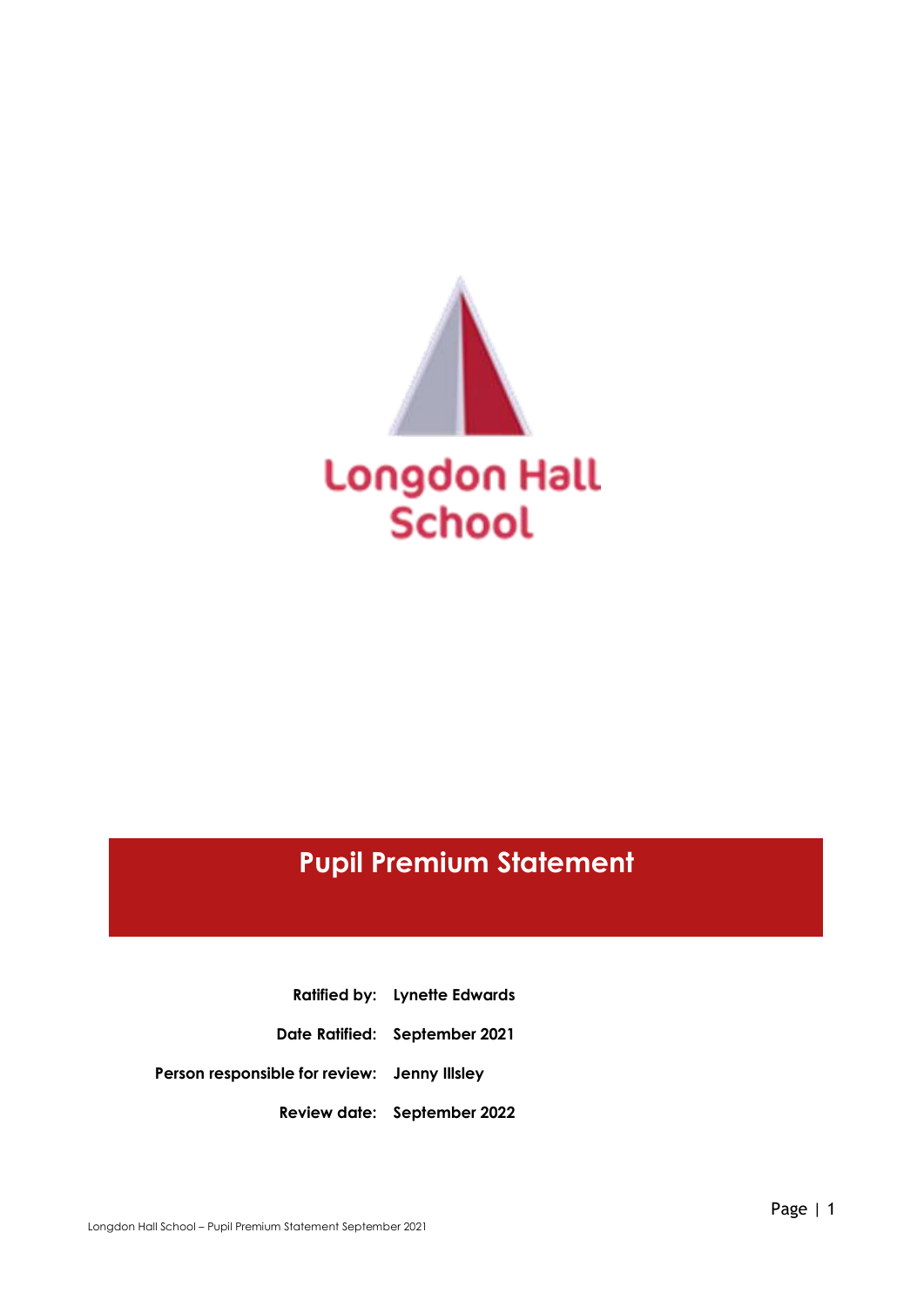# Contents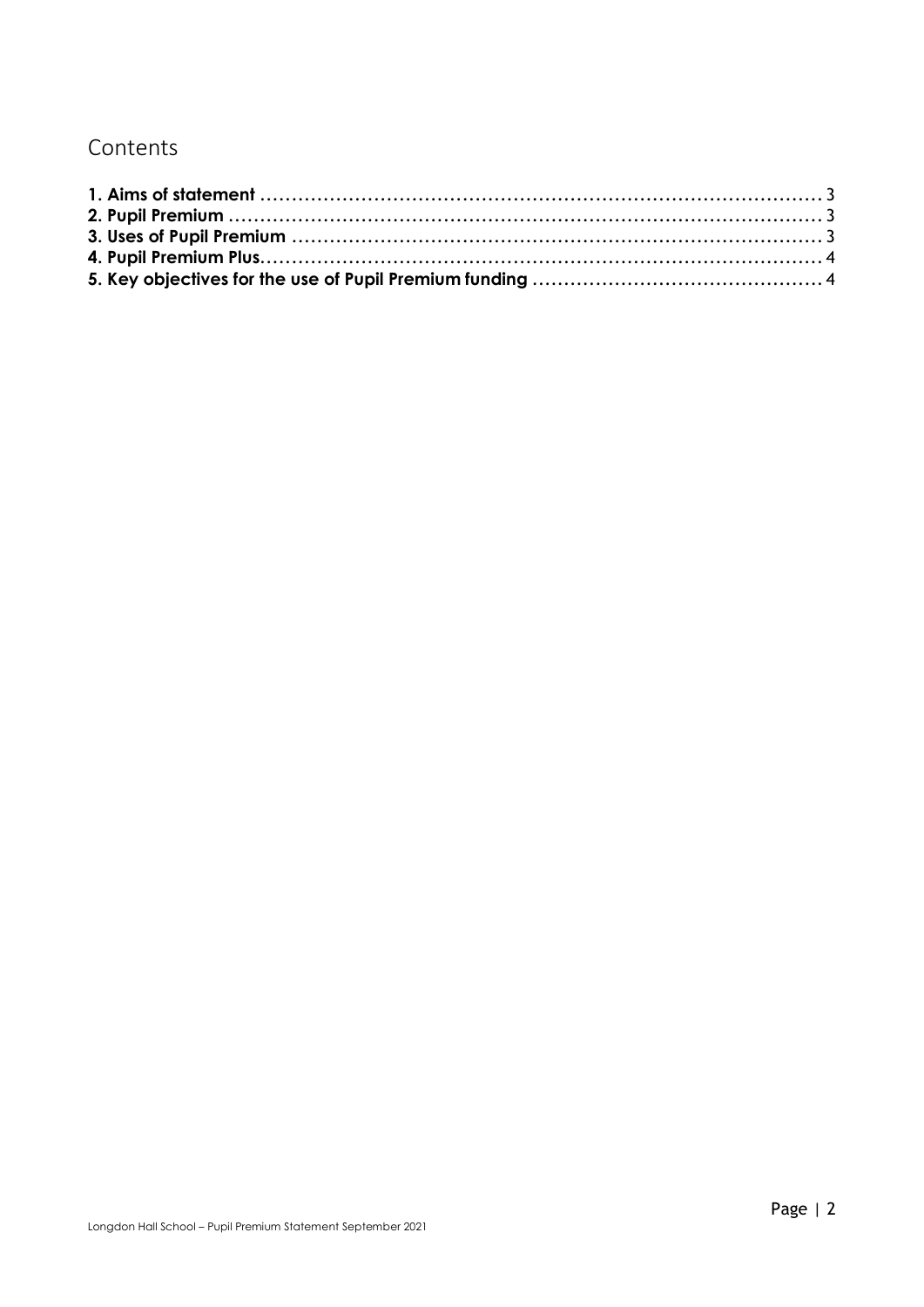## <span id="page-2-0"></span>**1. Aims of statement**

This statement aims to outline the rationale of Pupil Premium funding and provide detail of how Longdon Hall School use this to support the pupils.

- Our school supports the need of all of our pupils and promotes the protection of their rights in accordance with the UNCRC (1992) with a particular focus on:
	- **The best interests of the child** *when adults make decisions, they should think about how their decisions will affect children. All adults should do what is best for children. (Article 3)*
	- **Social and economic help** *Governments should provide money or other support to help children from poorer families. (Article 26)*

**Access to education** – *Every child has the right to an education. (Article 28)*

#### <span id="page-2-1"></span>**2. Pupil Premium**

Pupil Premium is additional government funding that publicly funded schools in England use to support disadvantaged pupils. This includes pupils who are eligible for free school meals, children whose parents serve in the armed forces and looked after children. This funding is used to boost the learning of pupils so that the gap between learner's narrows and all pupils are then able to reach their potential.

Evidence shows that the most effective schools achieve best outcomes through high quality teaching, strong leadership, a relevant and coherent curriculum, a culture of high expectations and targeted catch-up and enrichment activities. Intrinsic support in the basics can enable children from disadvantaged backgrounds to catch up with their peers. Schools also influence how parents support their child's learning and behaviour as they grow older and their needs develop. They can also help parents understand the breadth of possibilities open to their child and how their child can achieve their aspirations.

#### <span id="page-2-2"></span>**3. Uses of Pupil Premium**

Pupils who receive pupil premium funding will benefit from one or more of the following additional provisions:

- Therapy interventions
- Music lessons
- Pastoral interventions
- Literacy and numeracy support
- Alternative curriculum
- Purchase of equipment/software to support learning
- Revision guides
- Magazine subscriptions
- Cultural/enrichment trips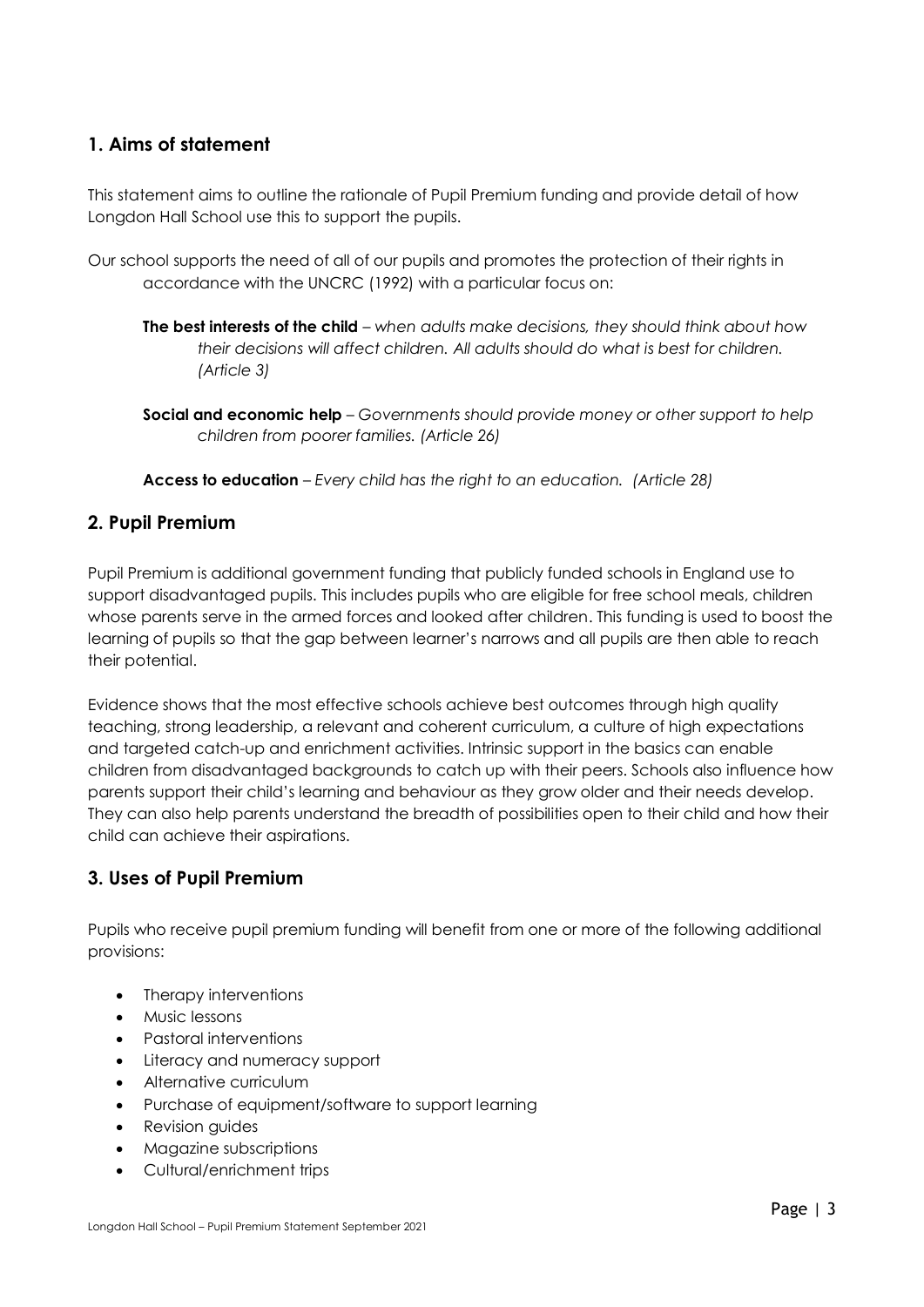- **•** Educational trips
- Support to access extra-curricular activities

## <span id="page-3-0"></span>**4. Pupil Premium Plus**

Pupil Premium Plus is available to pupils from reception age to year 11 in state-funded education in England who:

- Are in local authority care in England
- Have been adopted from care in England or Wales
- Left care under a Special Guardianship Order (SGO)
- Left care under a Child Arrangements Order (formerly known as a Residence Order)

Schools are able to spend Pupil Premium in whatever way they feel will provide the most emotional and social benefit to the eligible pupils. The funding is not ring fenced and does not have to be spent on the individual child. All spending of Pupil Premium Plus will be discussed with the relevant Local Authority Virtual School during Pupil Education Planning (PEP) meetings.

Further information can be found about Pupil Premium plus funding can be found at [https://www.pac-uk.org/wp-content/uploads/2014/08/PAC-UK-Education-Service-Pupil-Premium-](https://www.pac-uk.org/wp-content/uploads/2014/08/PAC-UK-Education-Service-Pupil-Premium-Plus-Flyer.pdf)[Plus-Flyer.pdf](https://www.pac-uk.org/wp-content/uploads/2014/08/PAC-UK-Education-Service-Pupil-Premium-Plus-Flyer.pdf)

# <span id="page-3-1"></span>**5. Key objectives for the use of Pupil Premium funding**

- 1. Longdon Hall School has a commitment to raise achievements for pupils who are eligible for Pupil Premium and knows these pupils must make faster progress than non-eligible pupils and is determined to achieve this
- 2. Longdon Hall School never confuses pupils with low ability and strives to 'bring out the best' in this group of pupils and support them to achieve the highest levels
- 3. Longdon Hall School creates an overall package of support aimed to tackle the range of barriers including; attendance, behaviour, external factors, professional development focussing on improving outcomes for eligible pupils, improving the quality of teaching and learning, language acquisition, parental engagement, opportunities for first-hand experiences and development of literacy and numeracy skills
- 4. Longdon Hall School uses assessment systems to track and enable through analysis of data to identify pupils who are under achieving and why
- 5. Longdon Hall School directs resources and interventions to accelerate progress of eligible pupils and close the attainment gap compared to their peers
- 6. Longdon Hall School uses data carefully to track the impact of targeted spending (interventions, projects, pedagogy) on attainment and progress of eligible pupils